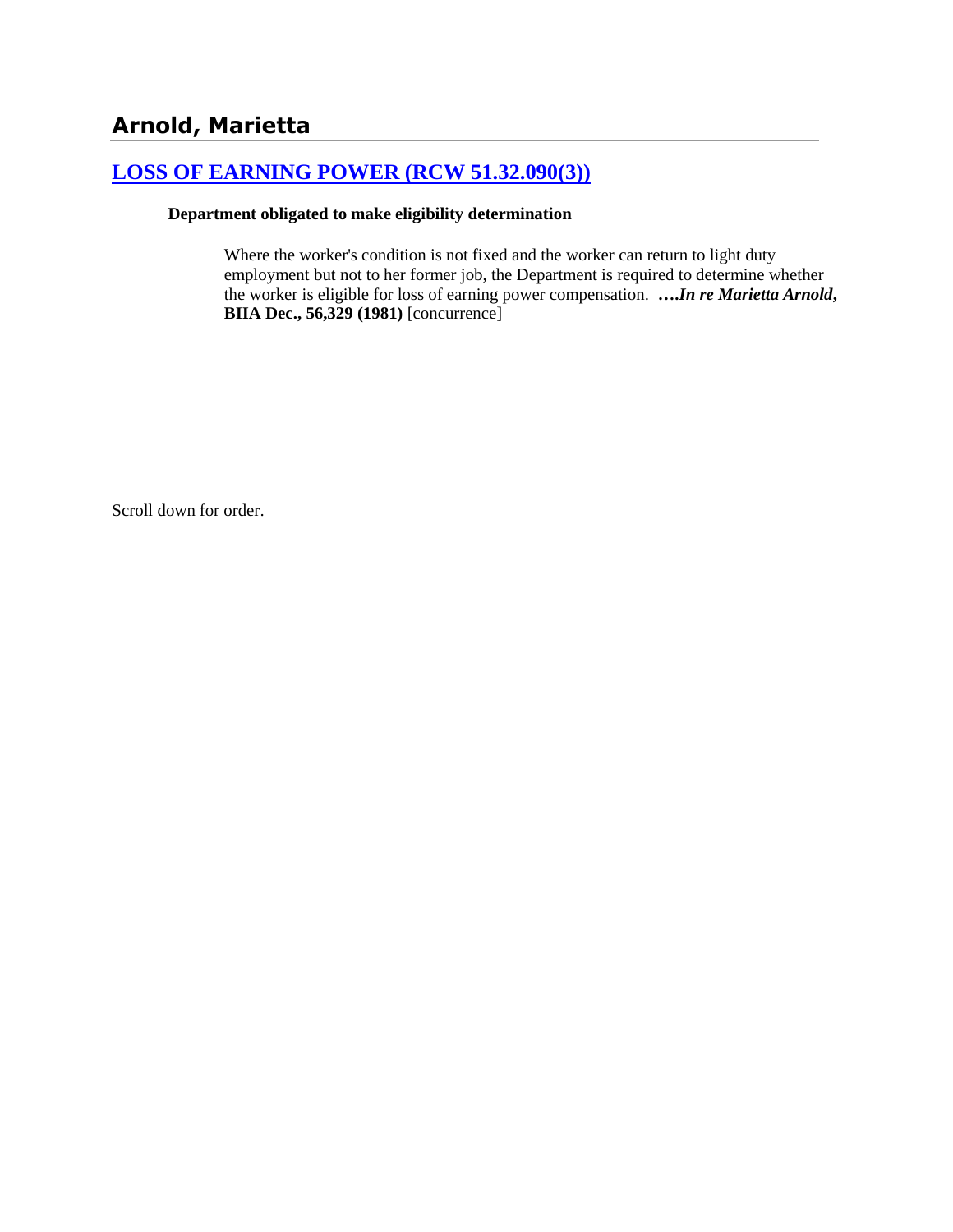### **BEFORE THE BOARD OF INDUSTRIAL INSURANCE APPEALS STATE OF WASHINGTON**

**)**

**IN RE: MARIETTA L. ARNOLD ) DOCKET NO. 56,329**

**CLAIM NO. H481526 ) DECISION AND ORDER**

APPEARANCES:

Claimant, Marietta L. Arnold, by Cullen, Holm, Hoglund and Foster, per Avelin P. Tacon III

Employer, Shelton Cedar Products, None

Department of Labor and Industries, by The Attorney General, per Meredith Wright Morton, Assistant

This is an appeal filed by the claimant on March 1, 1980, from an order of the Department of Labor and Industries dated February 27, 1980, which adhered to a prior order paying claimant timeloss compensation for the period from September 1, 1979 through September 4, 1979, and terminating time-loss compensation payments on the latter date. **REVERSED AND REMANDED**.

## **DECISION**

Pursuant to RCW 51.52.104 and RCW 51.52.106, this matter is before the Board for review and decision on a timely Petition for Review filed by the claimant to a Proposed Decision and Order issued by a hearings examiner for this Board on December 2, 1980, in which the order of the Department dated February 27, 1980 was sustained.

The Board has reviewed the evidentiary rulings of the hearings examiner and finds that no prejudicial error was committed and said rulings are hereby affirmed.

The legal question presented before us concerns whether the claimant was entitled to further compensation as an industrially injured worker after September 4, 1979, at which date the Department effectively terminated her temporary total disability payments. It is the contention of the claimant that she is entitled to continued time-loss benefits after September 4th, up to and including at least February 27, 1980, the date upon which the Department last acted in adjudication of her claim.

Mrs. Arnold was injured on February 15, 1979, when an industrial accident caused a comminuted fracture which was, in the words of Dr. Jerome Zechmann, "fairly significantly displaced". The Department of Labor and Industries terminated the claimant's time-loss compensation ostensibly because it was its administrative determination that Dr. Zechmann felt she was able to return to full-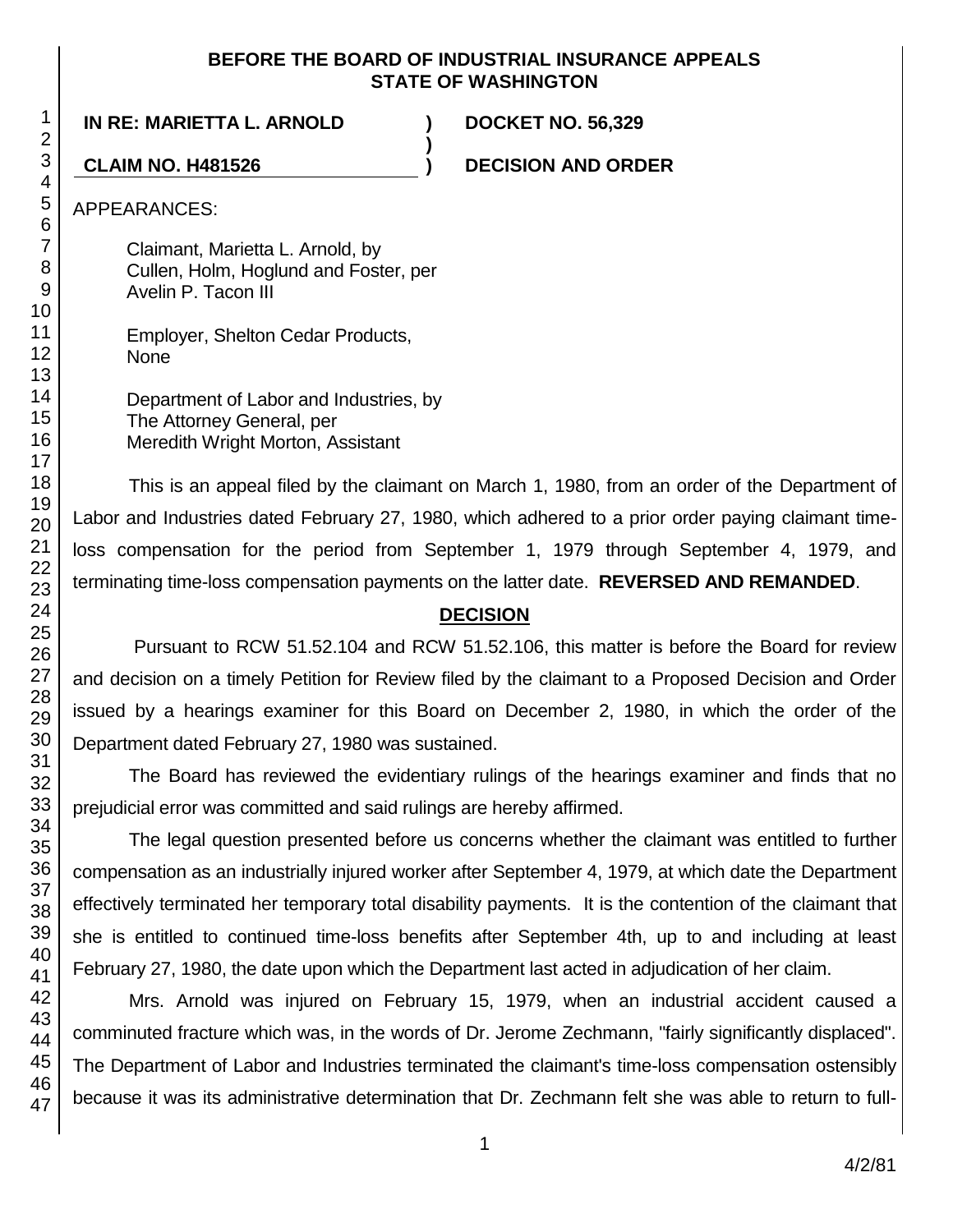time gainful employment. The claimant's position in this appeal is that she was unable to return to her former job and unable to find other types of work for which she would be physically capable and vocationally qualified. Therefore, she maintains she should be entitled to continued disability benefits.

It is important to note that this case is not one falling under the application of subsection (4) of RCW 51.32.090 relating to an employer's request of a physician to certify that an injured worker is able to perform available work other than that worker's usual work. It is clear in the record before us that the employer does not have work other than the claimant's usual work available to her, nor was such work available during the time at issue in this appeal.

Consequently, the determination of the claimant's rights to benefits falls within that portion of the statute which reads as follows:

- "(1) When the total disability is only temporary, the schedule of payments contained in subdivisions (1) through (13) of RCW 51.32.060 as amended shall apply, so long as the total disability continues.
- (2) As soon as recovery is so complete that the present earning power of the worker, at any kind of work, is restored to that existing at the time of the occurrence of the injury, the payments shall cease. If and so long as the present earning power is only partially restored, the payments shall continue in the proportion which the new earning power shall bear to the old. No compensation shall be payable unless the loss of earning power shall exceed five percent."

In the case of Bonko v. Department of Labor and Industries, 2 Wn. App. 22 (1970), it was established that temporary total disability, i.e., time-loss compensation, and permanent total disability differ only in their duration and not in their character. The definition of total disability is not changed by the section above quoted. Temporary total disability is a condition which temporarily incapacitates a worker from performing any work at any gainful occupation. The court of appeals went on to hold that if a worker is able to work, such worker cannot be temporarily totally disabled. In that case, the court held that since Bonko was able to work and his condition was fixed or static then time-loss payments should cease, no payments for loss of earning power should be awarded, and a permanent partial disability award, if appropriate, should be made to the worker.

Although not critical to the issue before the court in Bonko, the court recognized that:

"...the workman, while being treated for a temporary total disability, may be physically able to return to some kind of work during his recovery and before his condition becomes fixed or static. During that period, the

**...**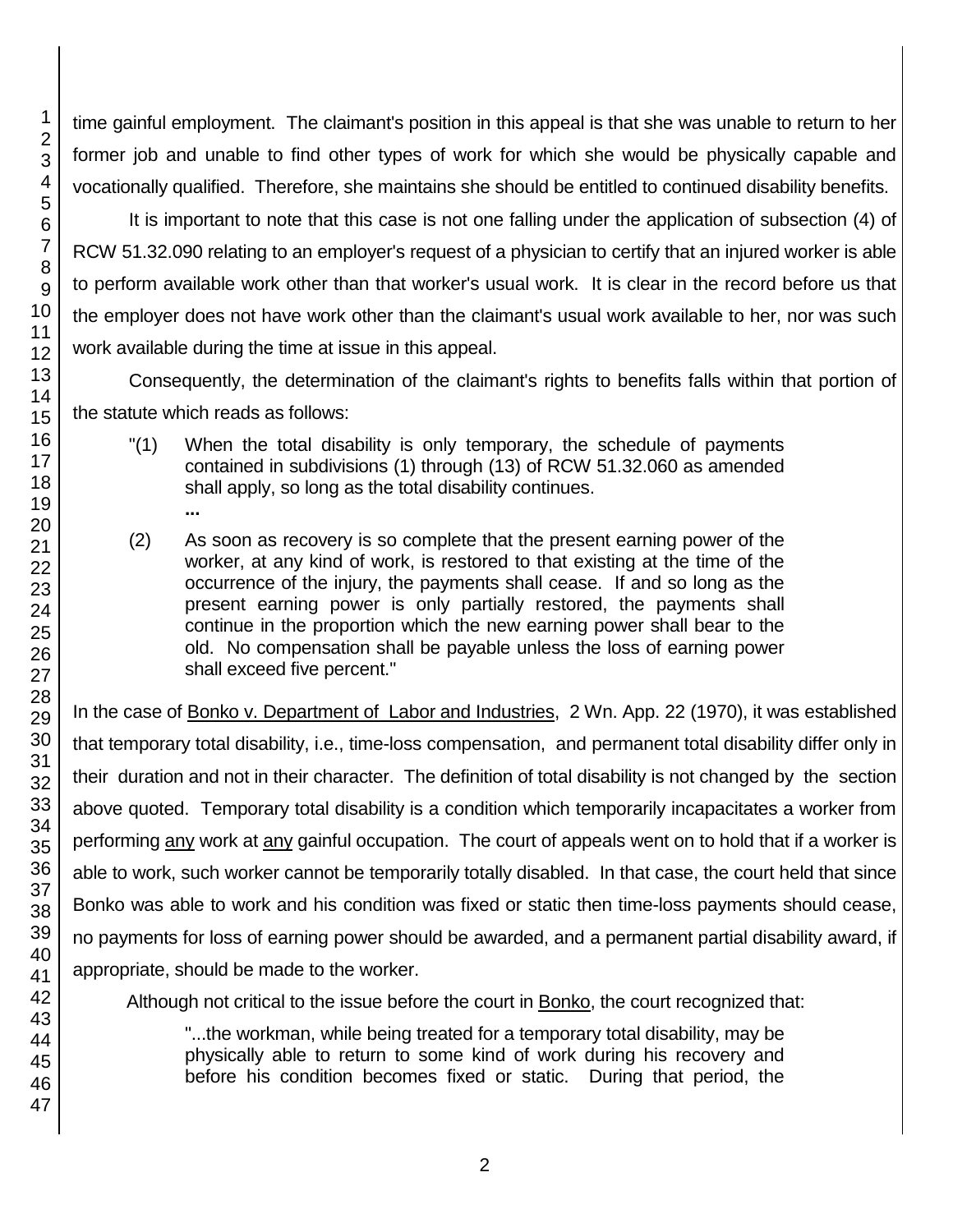workman shall be paid time-loss compensation in proportion that the new earning power shall bear to the old."

That form of "time-loss compensation" that the court refers to is more commonly understood to mean temporary loss of earning power compensation or temporary partial disability. In the case before us, we read the testimony of Dr. Zechmann to establish that it was his opinion the claimant was capable of performing light duty employment. In the case before us, it is significant to note that the claimant did make an effort to secure employment following her release from Dr. Zechmann. Although unsuccessful, it is not established that such was because of the claimant's limited experience or any aptitude deficiency.

Although reasonable minds may differ in interpreting the testimony presented, we do not feel Dr. Zechmann's testimony combined with that of the claimant is sufficient to warrant a finding that the claimant was merely an odd lot on the labor market when released. See Kuhnle v. Department of Labor and Industries, 12 Wn.2d 191 (1942). To the contrary, Dr. Zechmann's comments more convincingly show that the claimant would have reasonable vocational alternatives in areas of light work that are generally available in the competitive labor market, assuming she had sufficient intellectual capacity and transferrable market skills.

Under the rule pronounced in Bonko, supra, if the claimant's condition were found to be medically fixed and stable when released, the Department's order terminating all compensation would certainly be correct. However, it is also apparent from Dr. Zechmann's explanation of the claimant's protracted recovery that her condition was not stable and could not reasonably be found to be fixed until about a year after her February 1979 injury. Consequently, we believe it was incumbent upon the Department to determine whether the claimant's ability to perform light work had restored her earning power "to that existing at the time of the injury", RCW 51.32.090(3). We are unable to determine in the record before us what her earning power capacity was in September 1979. We believe the statute requires that as long as the claimant's condition is not fixed and earning power is not completely restored, that the Department must determine to what extent earning power is restored and, at least, continue temporary partial compensation payments (loss of earning power compensation) in the proportion which that new earning power would bear to the old.

Therefore, we will reverse the Department's order and remand the claim for further action with direction to determine if the claimant's earning power was fully restored as of September 5, 1979, or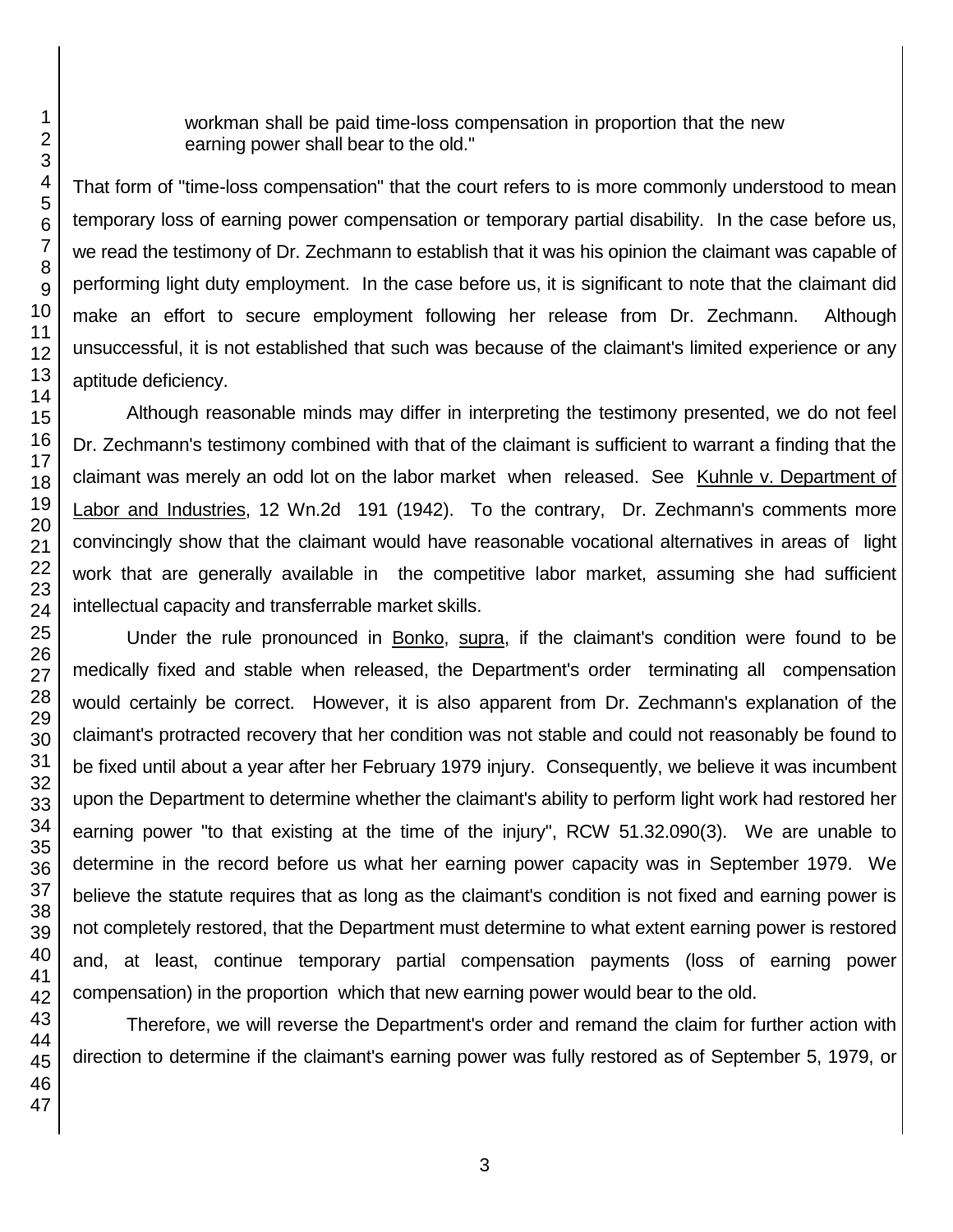only partially restored, and if the latter, to pay the claimant consistent with the direction of RCW 51.32.090(3).

## **FINDINGS OF FACT**

After a careful review of the entire record of this appeal, the following findings are entered:

- 1. On March 23, 1979, the claimant, Marietta L. Arnold, filed a report of accident with the Department of Labor and Industries alleging the occur of a industrial injury on February 15, 1979, during the course of her employment with Shelton Cedar Products. The claim was accepted, medical treatment provided and time-loss compensations were initiated and paid through September 4, 1979. On October 4, 1979, such compensation was terminated by order of the Department. Following a timely protest from the claimant, the Department entered an order on February 27, 1980, adhering to the provisions of its October 4, 1979 order terminating time-loss compensation but the claim continued open for authorized treatment. On March 4, 1980, the claimant filed a notice of appeal with the Board of Industrial Insurance Appeals. On April 2, 1980, the Board issued an order granting the appeal and directed that proceedings be held on the issues raised by the appeal.
- 2. As of September 5, 1979, the claimant was physically capable of performing some form of gainful employment on a reasonably continuous basis but was incapable of returning to her former position as a shake packer.
- 3. As of September 5, 1979, the claimant's condition causally related to her February 15, 1979 industrial injury was not fixed but continued to require further medical management.
- 4. As of September 5, 1979, it was undetermined whether the claimant's then existing earning power was restored to that existing at the time of the occurrence of her injury, Although she was physically capable of performing some types of light duty employment generally available in the competitive labor market.

## **CONCLUSIONS OF LAW**

- 1. The Board of Industrial Insurance Appeals has jurisdiction of the parties and subject matter of this appeal.
- 2. As of September 5, 1979, the claimant may have been no longer temporarily totally disabled, but as of that date the Department of Labor and Industries bore the burden of determining whether her earning power had been completely or only partially restored.
- 3. In determining whether the claimant's earning power is completely or only partially restored, the Department must consider socio-economic factors including the nature of the claimant's injury, her age, extent of education and prior work history and other marketable skills.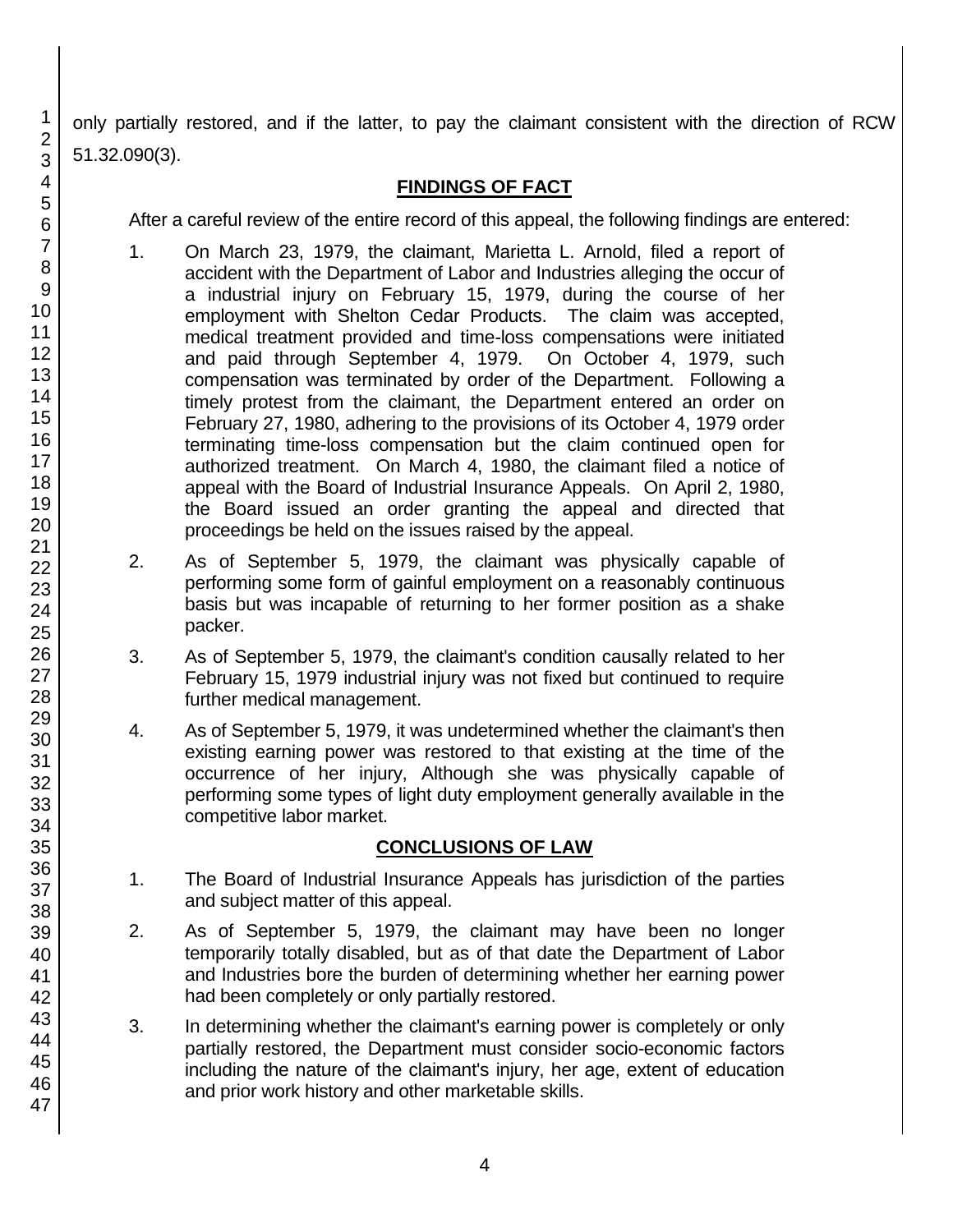4. The order of the Department of Labor and Industries dated February 27, 1980, effectively terminating the claimant's temporary compensation benefits as paid to September 4, 1979, was incorrect, and should be reversed, and the claim remanded to the Department with direction to determine whether the claimant's earning power was completely or only partially restored as of September 5, 1979, and if only partially restored, to pay the claimant temporary partial disability compensation in the proportion which the new earning power would bear to her earning power at the time of injury until such time as her condition becomes fixed and stable.

It is so ORDERED.

Dated this 2nd day of April, 1981.

#### BOARD OF INDUSTRIAL INSURANCE APPEALS

| /s/                        |          |
|----------------------------|----------|
| <b>MICHAEL L. HALL</b>     | Chairman |
|                            |          |
| /s/                        |          |
| <b>AUGUST P. MARDESICH</b> | Member   |
| /s/                        |          |
|                            |          |
| FRANK E. FENNERTY, JR.     | Member   |

### **CONCURRING OPINION**

I am in basic agreement with the conclusion reached that the Department was incorrect in terminating compensation benefits as paid through September 4, 1979. However, I believe the Department should consider restoration of full time-loss benefits by virtue of its own medical aid rules. In WAC 296-20-010(7), it states, in effect, that a worker's attending physician should inform the worker and the Department as to the specific date when the worker is "capable of returning to his regular work...[c] compensation will be terminated on this date." It seems only reasonable that since the claimant here probably could not have returned to a job as a shake packer until at least a year after her injury, that temporary total disability benefits should continue until that date certain.

The other question raised in my mind concerning this appeal is the burden on the employer to assist the claimant in securing "light" employment until the claimant is able to return to her former position. There surely is a moral, if not a legal, obligation upon the employer to assist employees injured while working to return to gainful employment even when they are temporarily unable to resume regular duties. In the event the claimant secured "light" work and such work was